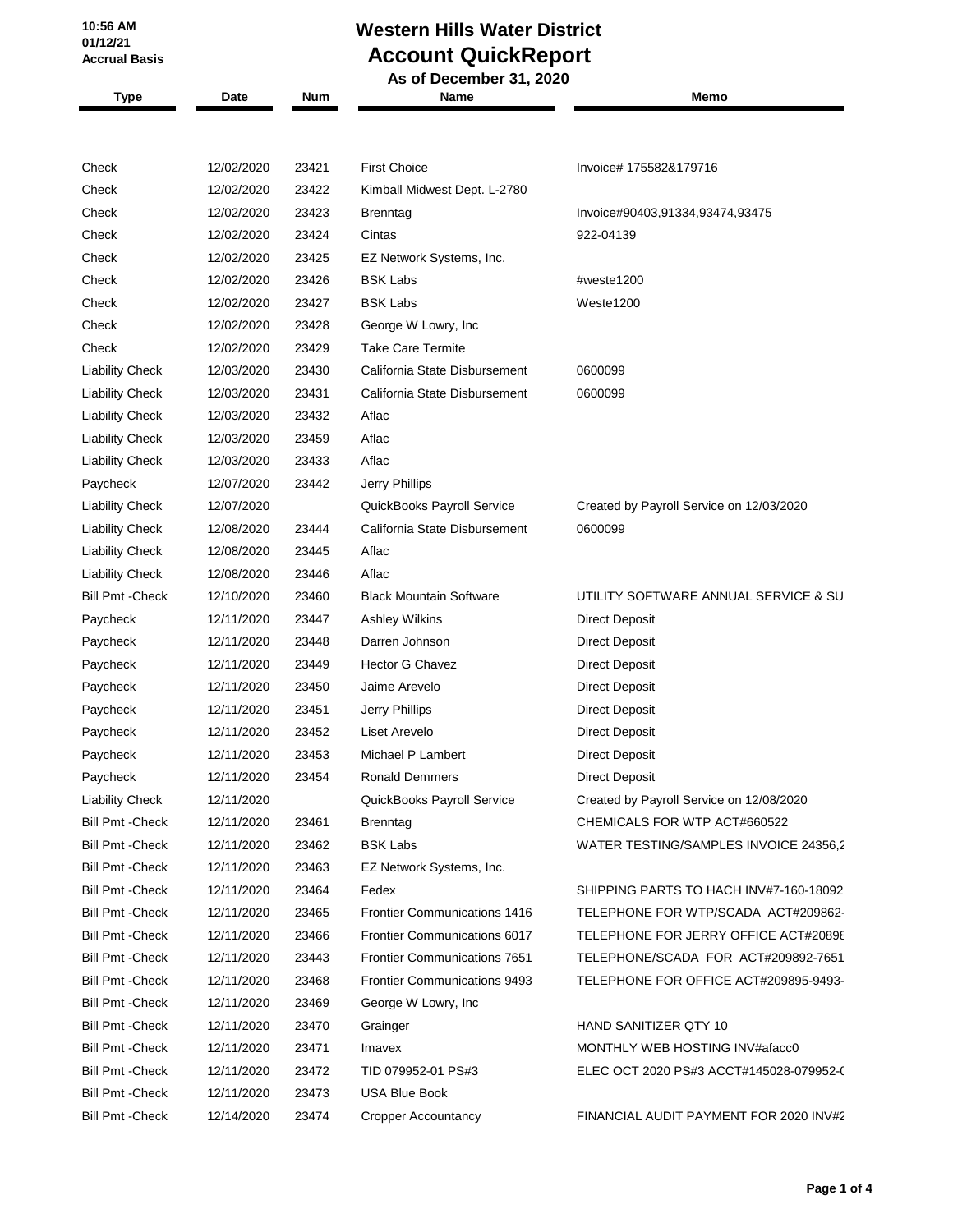#### **10:56 AM 01/12/21 Accrual Basis**

# **Western Hills Water District Account QuickReport**

 **As of December 31, 2020** Bill Pmt -Check 12/14/2020 23475 Howk Systems REPAIRS TO PUMP MOTORS Bill Pmt -Check 12/14/2020 23476 Howk Systems REPAIRS TO MOTORS ALL PUMP STATIONS Deposit 12/15/2020 **Deposit** Deposit **Deposit** Deposit Bill Pmt -Check 12/15/2020 23477 BERTOLOTTI DISPOSAL NOVEMBER INVOICE#901150 Bill Pmt -Check 12/15/2020 23478 GCG CFD TAX ADMIN SERVICES SEP-NOV INV#11 Bill Pmt -Check 12/15/2020 23479 Valli Info Systems Liability Check 12/21/2020 23488 California State Disbursement 0600099 Liability Check 12/21/2020 23489 Aflac Liability Check 12/21/2020 23490 Aflac Bill Pmt -Check 12/22/2020 23491 BSK Labs WESTE1200:AD24625,AD24627,AD24629,AD2 Bill Pmt -Check 12/22/2020 23492 Pacific Mobile Structures INV#00119820,00117692,00109893 AUG-OCT Paycheck 12/23/2020 23480 Ashley Wilkins Direct Deposit Paycheck 12/23/2020 23482 Hector G Chavez Direct Deposit Paycheck 12/23/2020 23483 Jaime Arevelo Direct Deposit Paycheck 12/23/2020 23484 Jerry Phillips **Direct Deposit** Paycheck 12/23/2020 23485 Liset Arevelo Direct Deposit Paycheck 12/23/2020 23487 Ronald Demmers Direct Deposit Paycheck 12/23/2020 23486 Michael P Lambert Direct Deposit Paycheck 12/23/2020 23481 Darren Johnson Direct Deposit Liability Check 12/23/2020 QuickBooks Payroll Service Created by Payroll Service on 12/21/2020 Bill Pmt -Check 12/29/2020 23493 ALL INDUSTRIAL CHEM SANITIZER SPRAY/GRITTY INVOICE#19384 Bill Pmt -Check 12/29/2020 23494 Argo Chemical Inc. INVOICE#2010187 CHEMICALS FOR WTP Bill Pmt -Check 12/29/2020 23495 Atlas Copco Customer#102568, Invoice#1120115948 COMP Bill Pmt -Check 12/29/2020 23496 BERTOLOTTI DISPOSAL INVOICE#893304, ACCT#11-00540961 Bill Pmt -Check 12/29/2020 23497 Brenntag CHEMICALS FOR WTP ACT#660522 Bill Pmt -Check 12/29/2020 23498 ChemTrade Chemicals US LLC CHEMICALS FOR WTP INV#92990054 Bill Pmt -Check 12/29/2020 23499 EZ Network Systems, Inc. IT SERVICES INV#39145 Bill Pmt -Check 12/29/2020 23500 First Insurance Funding D&O INS FOR NOV&DEC2020 ACT#900-91799 Bill Pmt -Check 12/29/2020 23501 George W Lowry, Inc INV#94201201 Bill Pmt -Check 12/29/2020 23503 Greenline Products Inc CRANGE DRAIN CLEANER FOR WTP INV#G4 Bill Pmt -Check 12/29/2020 23504 Pacific Mobile Structures Bill Pmt -Check 12/29/2020 23505 Patterson Lumber Bill Pmt -Check 12/29/2020 23506 Platinum Chemicals INC Bill Pmt -Check 12/29/2020 23507 Smile Business Products Bill Pmt -Check 12/29/2020 23508 The Standard

Bill Pmt -Check 12/29/2020 23509 True Value Hardware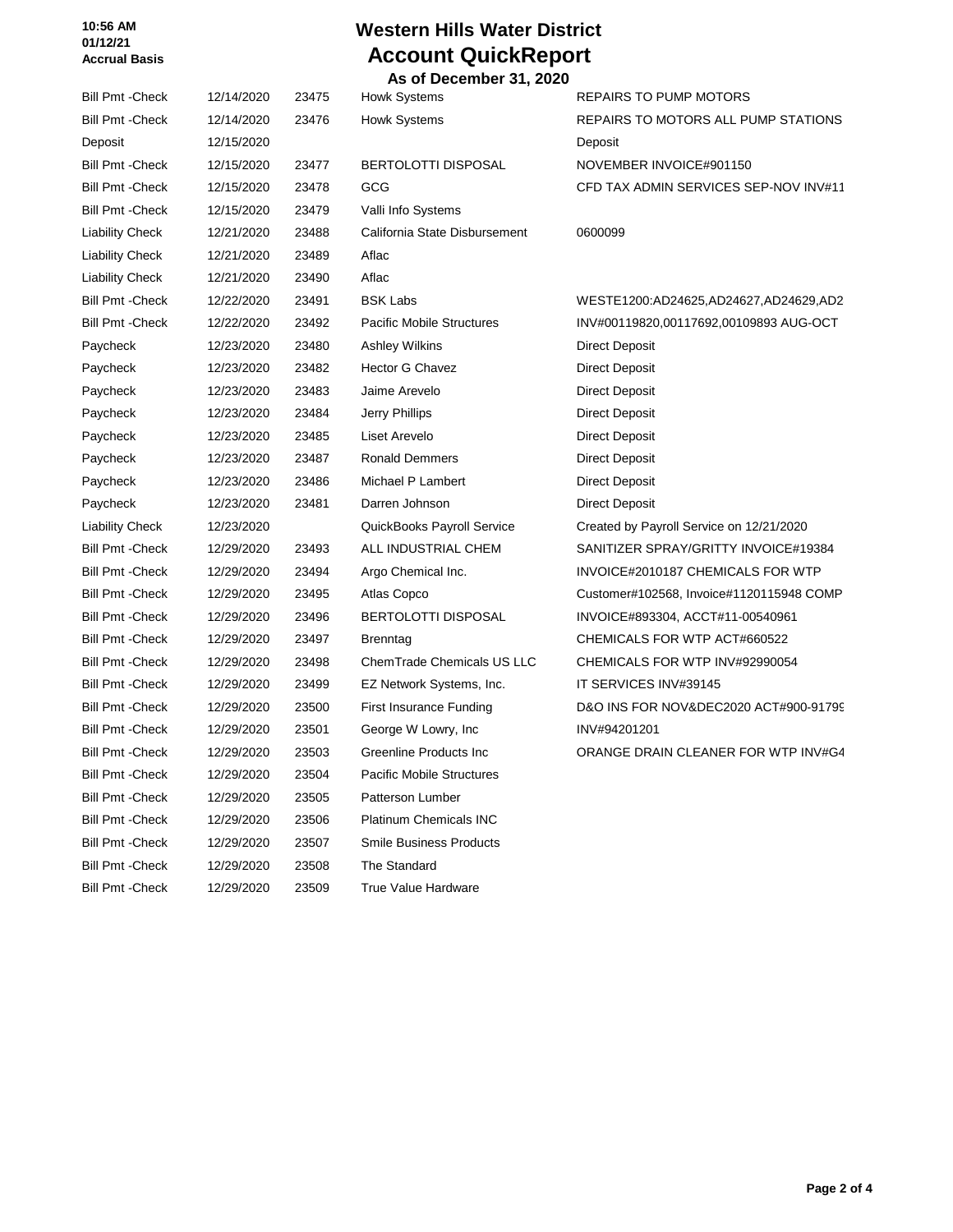### **Western Hills Water District Account QuickReport As of December 31, 2020**

**Amount**

| -225.58      |  |
|--------------|--|
| $-513.69$    |  |
| -4,724.70    |  |
| $-174.33$    |  |
| -688.45      |  |
| $-5,265.00$  |  |
| $-3,180.00$  |  |
| $-3,105.16$  |  |
| $-210.00$    |  |
| $-181.84$    |  |
| $-181.84$    |  |
| $-404.16$    |  |
| $-262.44$    |  |
| $-234.60$    |  |
| $-2,499.07$  |  |
| $-645.91$    |  |
| -181.84      |  |
| -202.08      |  |
| $-117.30$    |  |
| -4,341.00    |  |
| 0.00         |  |
| 0.00         |  |
| 0.00         |  |
| 0.00         |  |
| 0.00         |  |
| 0.00         |  |
| 0.00         |  |
| 0.00         |  |
| $-17,572.49$ |  |
| $-1,486.49$  |  |
| $-2,295.00$  |  |
| $-1,057.45$  |  |
| $-100.28$    |  |
| $-1,606.78$  |  |
| $-119.79$    |  |
| $-3,695.83$  |  |
| $-410.01$    |  |
| $-3,105.16$  |  |
| $-75.15$     |  |
| $-129.00$    |  |
| $-4,044.68$  |  |
| $-1,402.29$  |  |
| $-5,734.00$  |  |